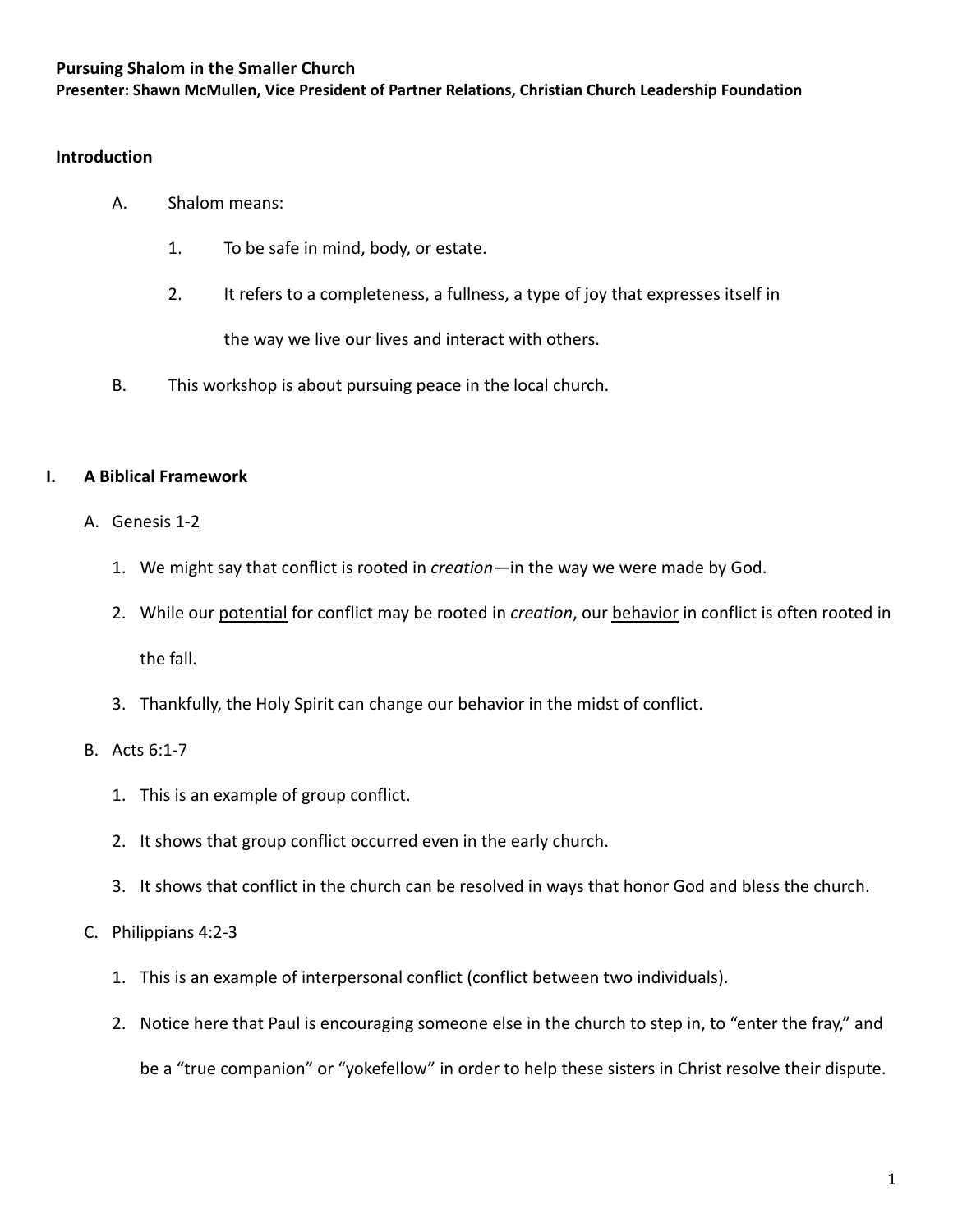## **II. Common Types of Conflict**

- A. "What" conflicts.
- B. "How" conflicts.
- C. "Who" conflicts.
- D. Discern the kind of conflict (what, how, or who) and approach conflict resolution accordingly.

### **III. Things to Avoid in Conflict**

- A. Distorted thinking
	- 1. *Projection*
	- 2. *Dichotomous reasoning*
	- 3. *Overgeneralization*
	- 4. *Selective perception*
	- 5. *Magnification*
	- 6. *Arbitrary inference*
- B. Passivity
- C. Aggression
- D. Guilt

## **IV. Negative Effects of Conflict**

- A. Morale of the church
- B. Morale of the minister
- C. Unity of the church
- D. Ministry/outreach of the church
- E. Testimony/reputation of the church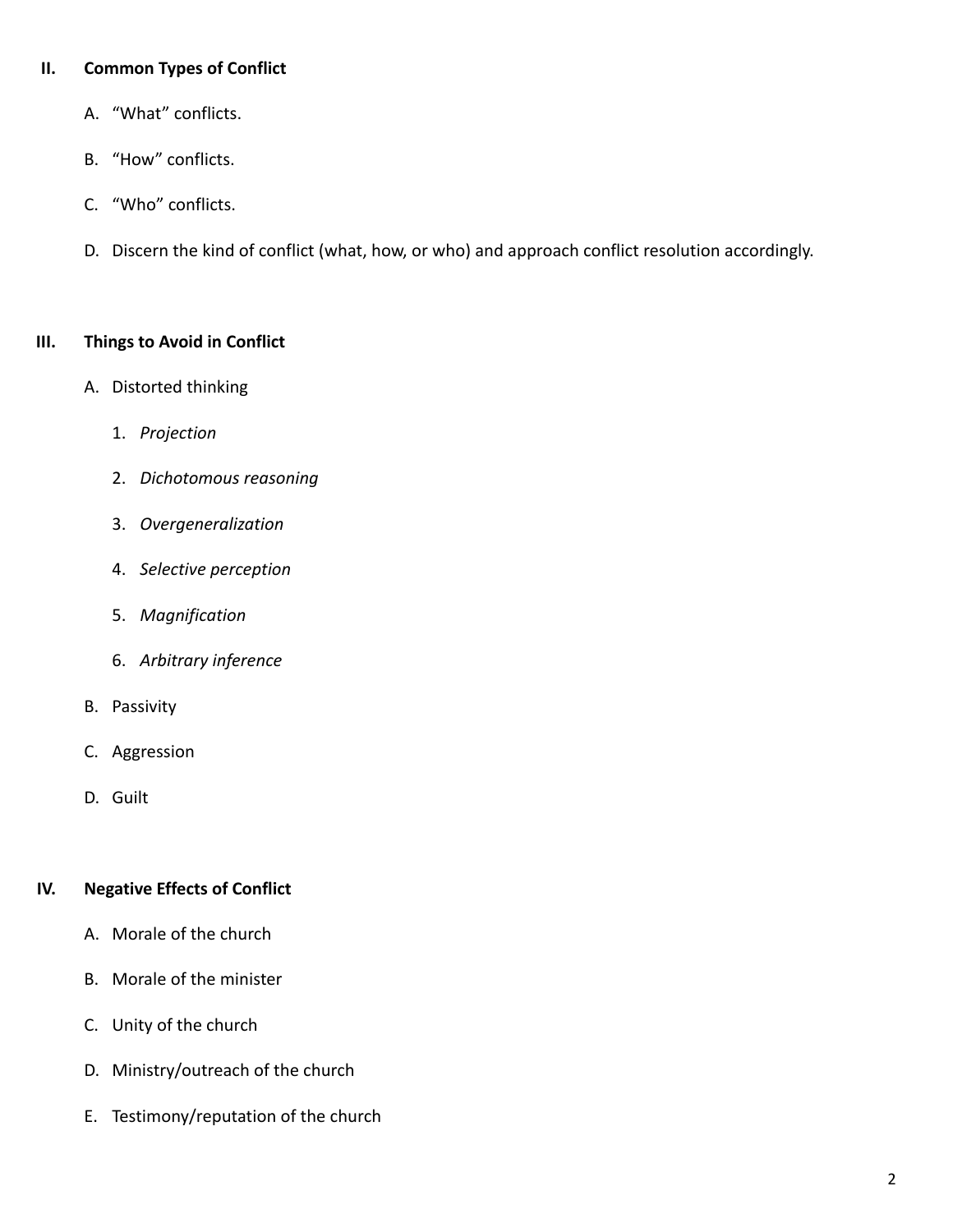# **V. Guidelines for Conflict Prevention**

- A. Christlikeness: humility, grace, forbearance, forgiveness.
- B. Communication: clear, constant, respectful.
- C. Connection: invest in people, work with the official and unofficial influencers.
- D. Caution: introduce change slowly.

## **VI. Guidelines for Conflict Resolution**

- A. Principles to Follow
	- 1. Be as personal and informal as you can.
	- 2. Take a measured approach.
	- 3. Act wisely and quickly.
	- 4. Be direct.

## B. Rules of Engagement

- 1. Know the nature of the battle (Ephesians 6).
- 2. Stick to the subject.
- 3. Play fair.
- 4. Be willing to negotiate.
- 5. Avoid defensive postures, attitudes, and words.
- 6. Employ well-placed humor (with sensitivity and discretion).
- 7. Speak softly and courteously.
- 8. Be proactive.
- 9. Don't shy away from conflict when a problem needs to be addressed.
- 10. Learn to live with a measure of disagreement (manage vs. resolve).